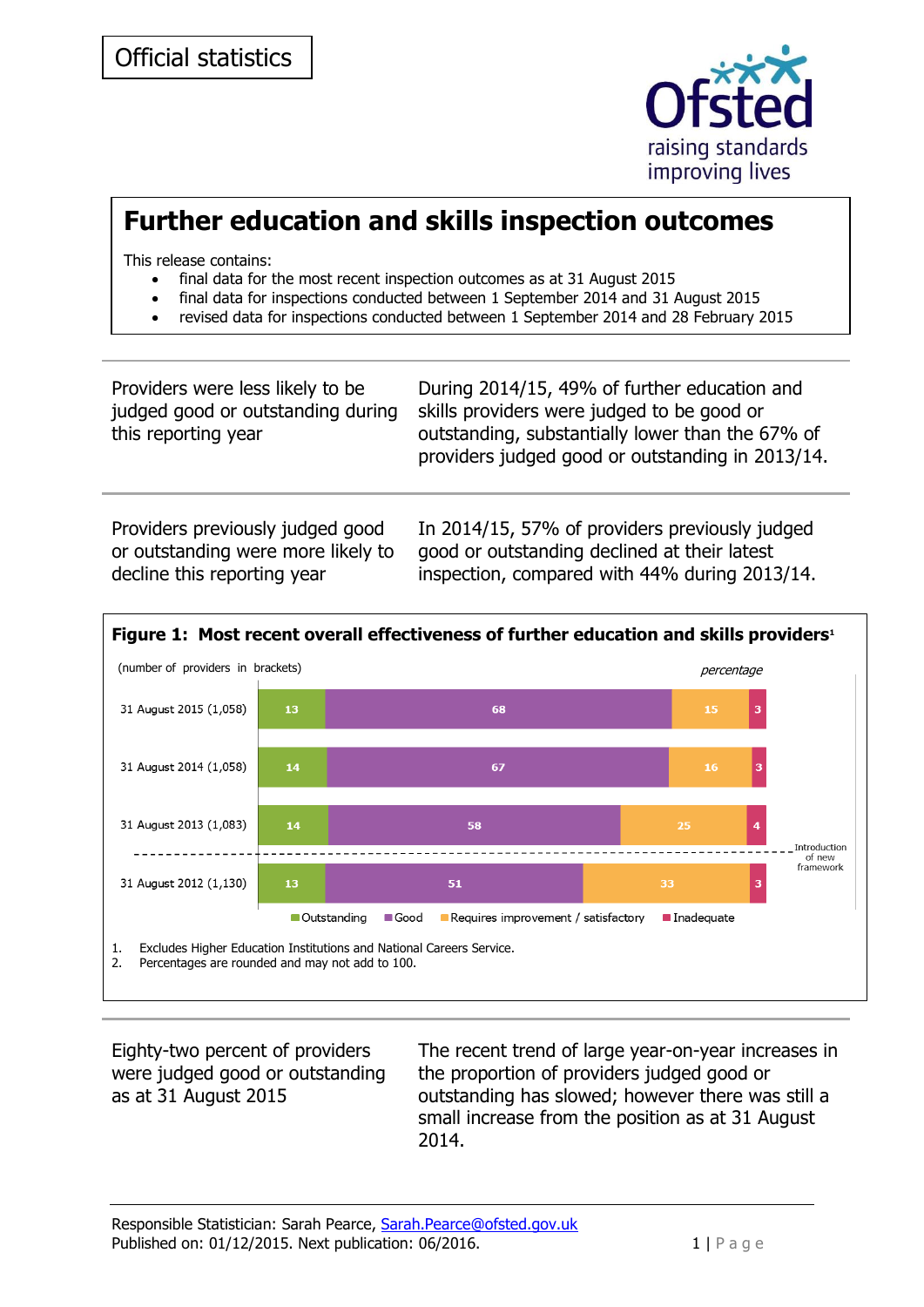

### **Key findings**

In 2014/15, Ofsted inspected 272 further education and skills providers. This included 77 colleges (including general further education colleges, sixth form colleges, specialist further education colleges and independent specialist colleges), 127 independent learning providers (including employers) and 60 community learning and skills providers. Ofsted also contributed to the 50 prison and young offender institution inspections, which were published by Her Majesty's Inspectorate of Prisons between 1 September 2014 and 31 August 2015.

The percentage of further education and skills providers judged good or outstanding for overall effectiveness was 49% in 2014/15, substantially lower than for providers inspected in 2013/14 (67%). This was the case across all of the main provider types: colleges (66% of providers inspected in 2013/14 were judged good or outstanding compared with 42% in 2014/15), independent learning providers including employers (62% in 2013/14 compared with 50% in 2014/15) and community learning and skills providers (73% in 2013/14 compared with 57% in 2014/15). There are a number of factors contributing to the decline in the proportion of providers judged to be good or better and more information can be found in the report of Her Majesty's Chief Inspector on Education and Skills for 2014/15.



# **Figure 2: Overall effectiveness of further education and skills providers inspected**

- 1. Includes general further education/tertiary colleges, sixth form colleges, specialist further education colleges and independent specialist colleges.
- 2. Overall effectiveness grades relate to further education provision only.
- 3. Includes employer providers.
- 4. Percentages are rounded and may not add to 100. Percentages should be viewed with caution where the number of providers is small.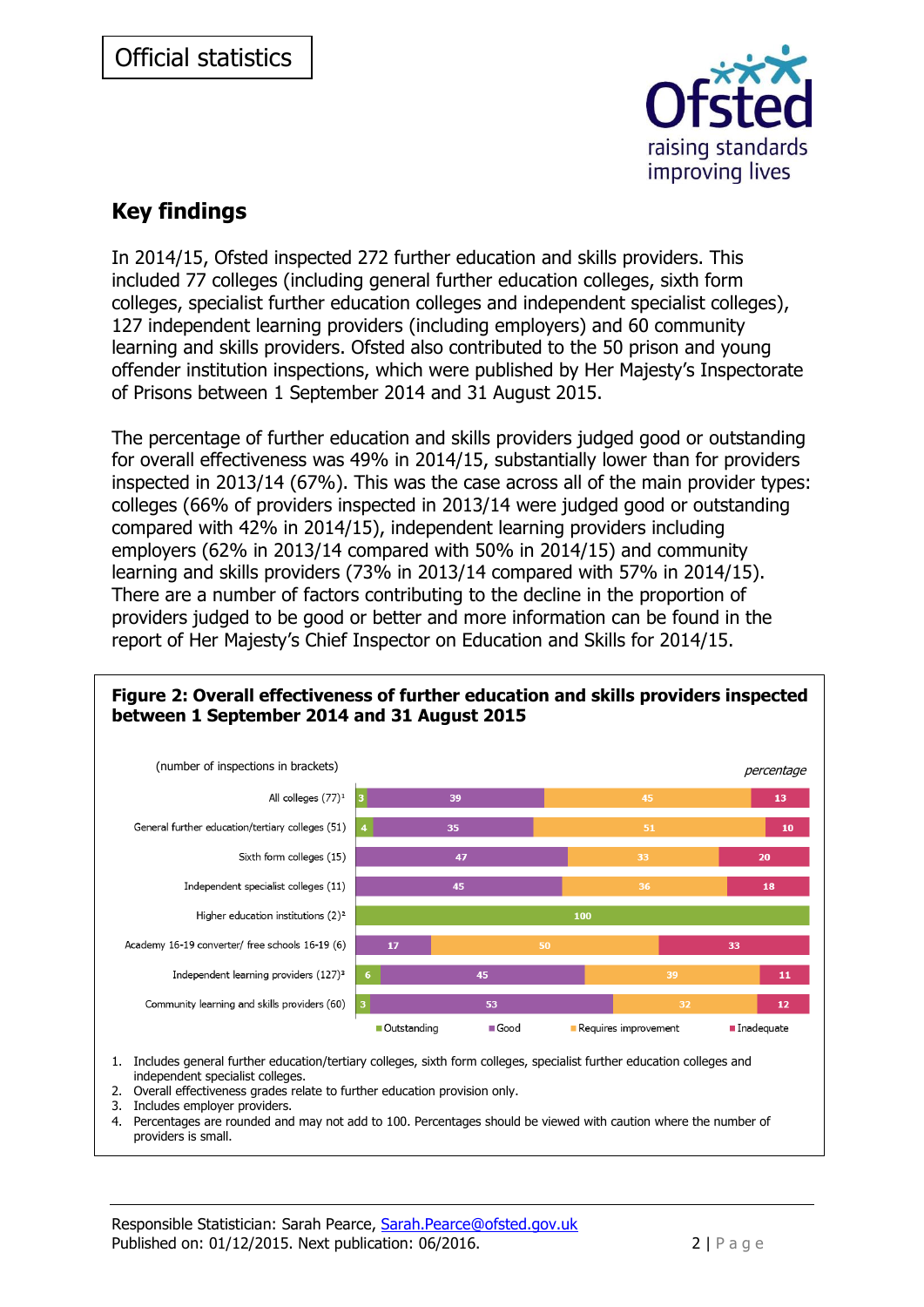

The proportion of previously grade 3 providers<sup>1</sup> being judged to require improvement or declining to inadequate has increased in 2014/15 to 46%, compared with 28% in 2013/14. Of the seven providers previously judged as inadequate, only one failed to improve in 2014/15.

Just over half of the providers previously judged as good declined in 2014/15. This was a higher proportion than in 2013/14 (see Figure 3). Additionally, four providers who had previously been outstanding were judged to require improvement and a further three outstanding providers were judged to be inadequate.



In 2014/15 Ofsted inspected an additional 59 providers who were not present in the 2013/14 cohort. Of these, just over a third (22) were judged good or outstanding, 29 were judged to require improvement and eight providers were judged to be inadequate.

Although the grade profile for inspections in 2014/15 was less positive than in previous years, the proportion of providers judged good or outstanding at their most recent inspection rose slightly, from 81% to 82% between 31 August 2014 and 31 August 2015.

-

<sup>&</sup>lt;sup>1</sup> Excludes Higher Education Institutions and National Careers Services.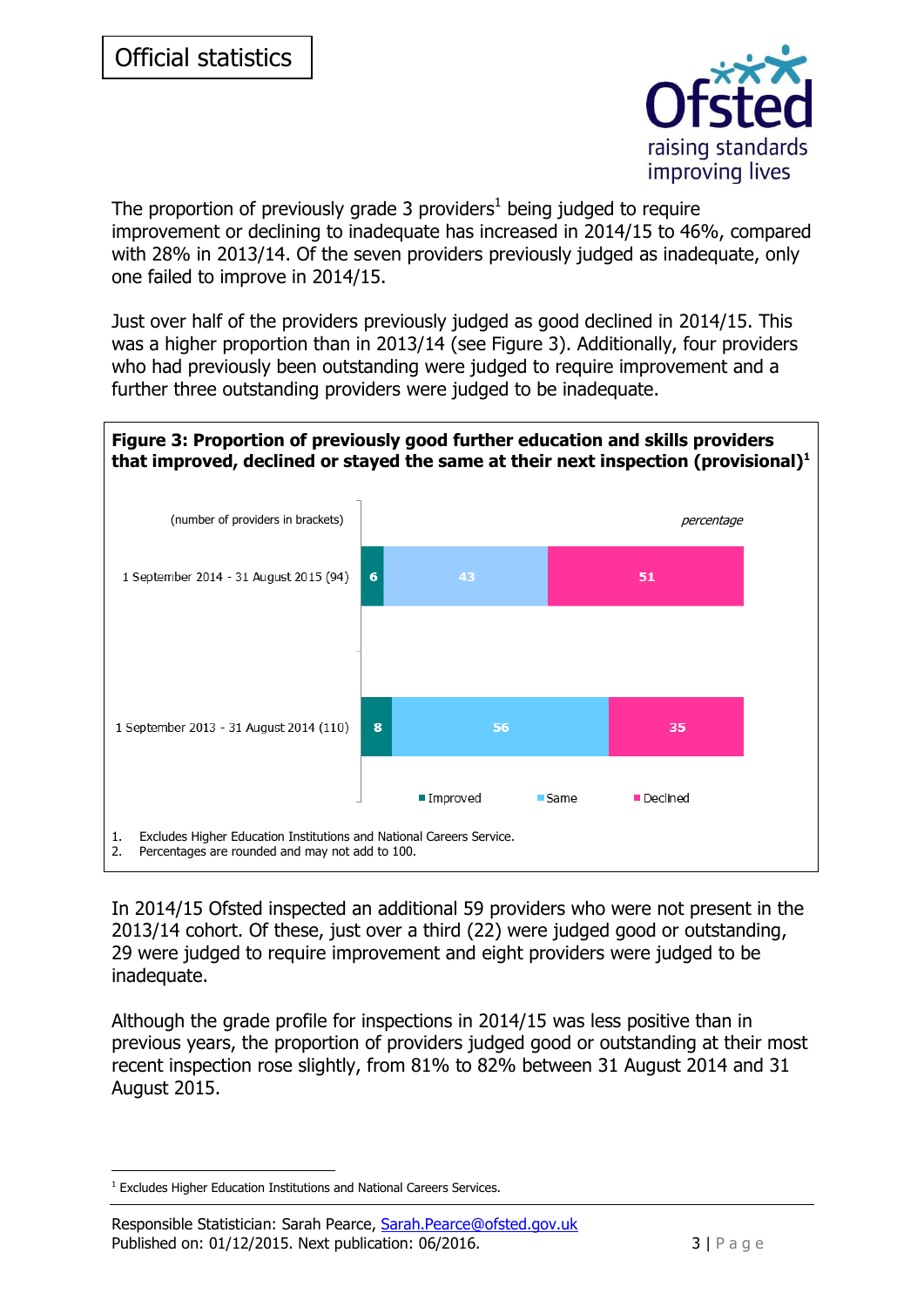

The main reason behind this minimal change is that the cohort of providers included in the data are different: some providers that featured in the grade profile at 31 August 2014 lost funding or closed during 2014/15. Other providers appeared in the grade profile for the first time, as either a new provider or one that had regained funding. Taking account of the providers that moved into or out of the cohort, a slightly higher proportion of providers that opened or regained funding were judged good or outstanding than those that closed or lost funding.

This small change has resulted in a slight increase in the number and proportion of providers judged good or outstanding at their most recent inspection. This is true  $\alpha$  across all of the provider types<sup>2</sup>, except for general further education colleges and independent specialist colleges, where there was a slight decline in the proportion judged good or outstanding as at 31 August 2015.

#### **Revisions**

-

The provisional data in the previous release related to inspections between 1 September 2014 and 28 February 2015. During this period, five inspections were carried out that were not published in time to be included in the provisional data. The inspection outcomes for these providers are included in the underlying data published alongside this report.

One of the inspections was of a general further education college and four were of independent learning providers. Of the five providers: one was judged to be good for overall effectiveness; one was judged requires improvement; and three were judged inadequate.

These revisions had the following impact:

- Overall the proportion of inadequate providers, for those inspected between 1 September 2014 and 28 February 2015, rose by two percentage points to 18%. With the proportion judged to require improvement declining by one percentage point.
- The proportion of colleges judged to be inadequate between 1 September 2014 and 28 February 2015, rose by two percentage points to 19%. Resulting in the proportion judged to be good and those requiring improvement, declining by one percentage point each.
- The proportion of independent learning providers (including employers) judged to be inadequate between 1 September 2014 and 28 February 2015, rose by three percentage points to 13%. Resulting in the proportion judged to be outstanding, those that were good and those requiring improvement declining by one percentage point each.

 $^2$  Excluding Higher Education Institutions, National Careers Services, 16-19 academy converters and free schools.